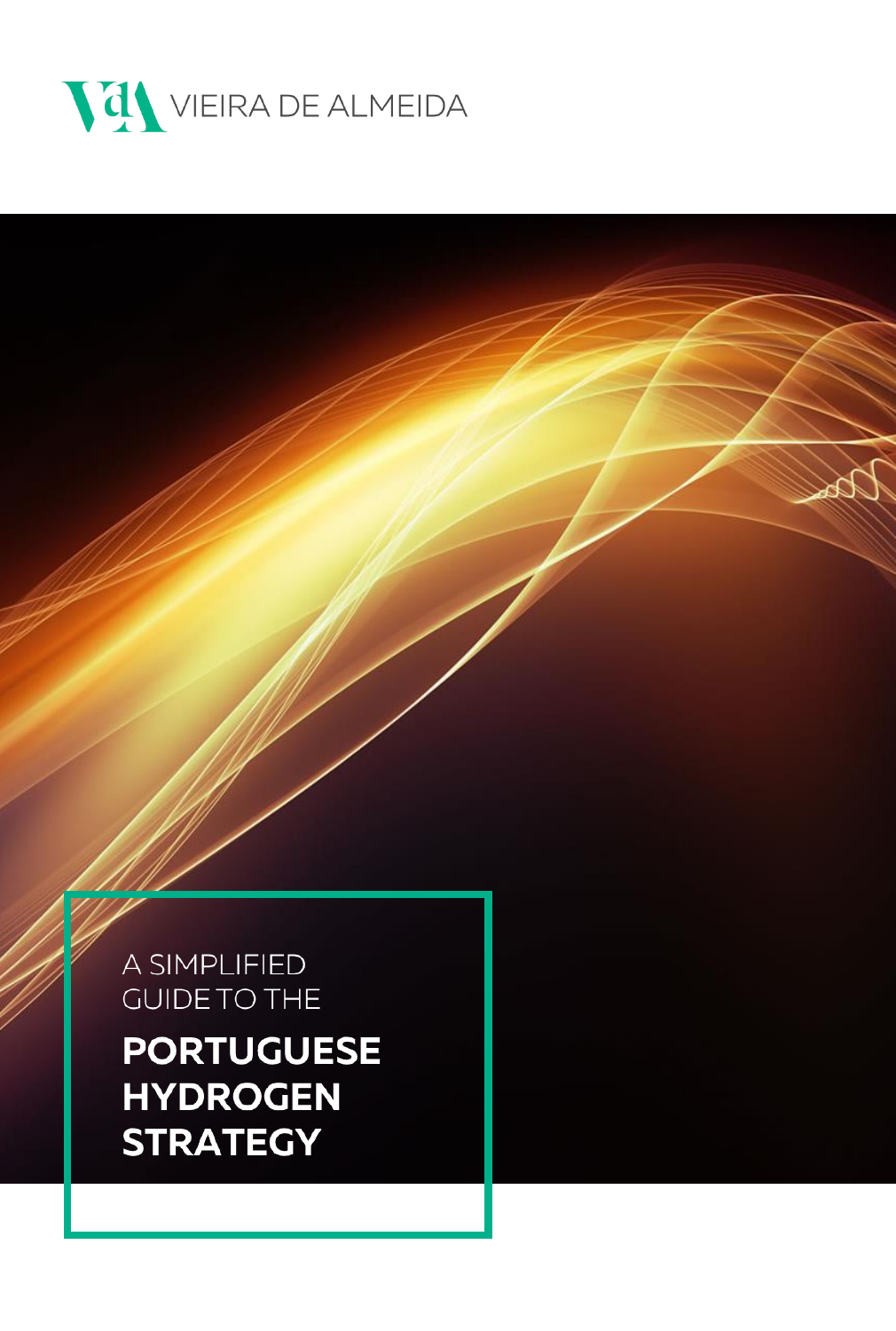# **ENERGY AND NATURAL RESOURCES**

## **NATIONAL HYDROGEN STRATEGY**

### November 2020

The National Hydrogen Strategy (EN-H2) was enacted by Council of Ministers' Resolution 63/2020, of 14 August 2020 (Resolution).

#### **The Resolution**

One of the core measures set out in the 2050 Carbon Neutral Roadmap (RNC2050) and the 2030 National Energy and Climate Plan (PNEC 2030) relies on renewable gases, particularly green hydrogen, as an efficient solution to promote the energy transition while at the same time driving economic and scientific development.

Green hydrogen is an energy carrier with high energy density, which makes it the ideal solution for energy-intensive industrial processes, for the storage of energy produced through renewable sources and for the emergence of other renewablebased fuels.

According to the EN-H2, green hydrogen is produced exclusively from processes using renewable energy – green hydrogen should therefore be understood as renewable hydrogen, whose GHG emissions throughout the life cycle of its production should be zero or very close to zero. Being a gaseous fuel, green hydrogen is considered a renewable gas.

The Resolution establishes the following hydrogen targets (to be achieved by 2030):

- 10% to 15 % injection of green hydrogen into natural gas networks;
- 2 % to 5 % of green hydrogen in the industrial sector's energy consumption;
- 1% to 5% of green hydrogen in the road transport sector's energy consumption;
- 3 % to 5 % green hydrogen in the national shipping sector's energy consumption;
- 1,5 % to 2 % of green hydrogen in the energy final consumption;
- 2 GW to 2.5 GW of installed capacity in Electrolyzers;
- Setting up 50 to 100 hydrogen refuelling stations.

The Directorate General for Energy and Geology (DGEG) is tasked with monitoring and assessing the progress of the National Hydrogen Plan's implementation. The implementation must be assessed every two years after approval and published on the DGEG's website. The Resolution further requires the EN-H2 to be reviewed at least every 5 years from its approval. The Resolution takes effect on the date of its approval.

The EN-H2 sets a vision for deep decarbonization that boosts economic growth. Economic, legal and regulatory measures are required to set the proper framework for this new reality in the Portuguese energy system.

In order to encourage both producers and consumers, the Resolution envisages, among others, to:

- i. render viable production investments in the start-up phase and begin incorporating hydrogen in the energy system, adequately remunerating the production; and
- ii. prevent those goals from becoming a cost to the energy system, which could compromise consumers' adherence to the EN-H2.

The Resolution sets out the Government's intention to carry out a large scale anchor project on an industrial scale for the production of green hydrogen in Sines with a capacity of 1 GW by 2030.

According to the Resolution, the EN-H2 will be implemented and promoted based on European and national funding and support mechanisms.

Guarantees of Origin (GO) could also be of enormous relevance as they create the conditions for producers, particularly smaller ones, to sell their renewable energy in the market. Besides contributing to promote the production and consumption of renewable energy, GOs have an associated economic value and are an additional benefit for producers.

To this end, the necessary steps will be taken in 2020 to implement a system of guarantees of origin for renewable gases, including hydrogen.

### **Guarantees of Origin**

Decree-Law 60/2020 was published on 17 August 2020, and sets forth the process for issuing guarantees of origin for low carbon gases and for renewable gases, updating the renewable energy targets.

### **Simplified Guide to the EN-H2**

Given the document's length and relevance, we thought it would be useful to prepare a summary-index of the EN-H2 (Simplified Guide).

The Simplified Guide attached hereto does not replace reading the EN-H2, but we hope it may be useful for a quick consultation of the matters most relevant to each sector operator.

#### **[www.vda.pt](http://www.vda.pt/)**

This is a limited distribution and should not be considered to constitute any kind of advertising. The reproduction or circulation thereof is prohibited. All information contained herein and all opinions expressed are of a

Esta informação é de distribuição reservada e não deve ser entendida como qualquer forma de publicidade, pelo que se encontra vedada a sua cópia ou circulação. A informação proporcionada e as opiniões expressas são de cará

deontológicas aplicáveis em cada uma das jurisdições.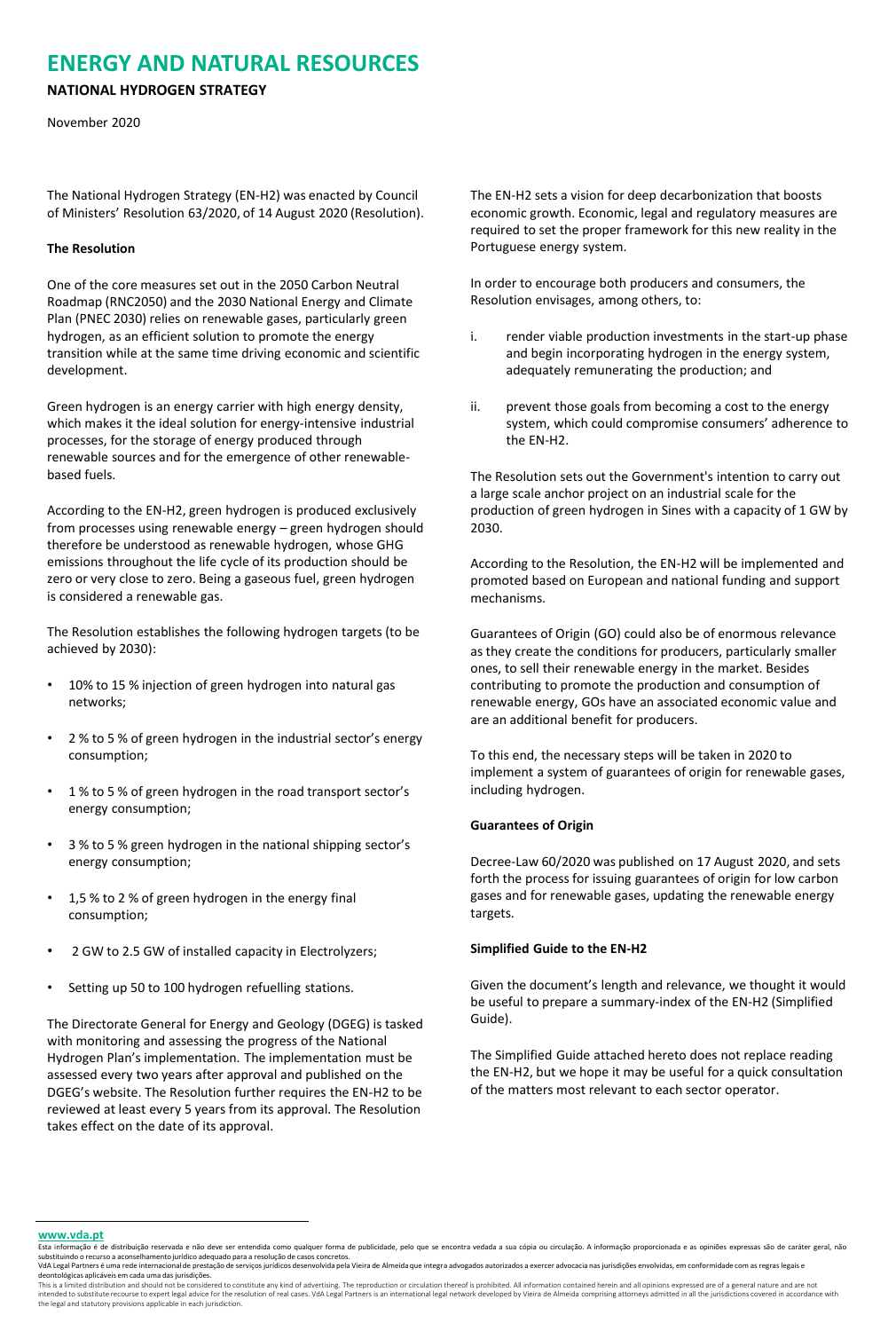# **SIMPLIFIED GUIDE TO THE EN-H2**

For ease of reference, the Simplified Guide uses the same numbering as the Schedule to the Resolution and sets out the applicable pages by reference to the document available here.

### **0. EXECUTIVE SUMMARY (P. 9)**

#### **Main Points (p. 14)**

- Hydrogen will enable and accelerate energy transition in various sectors, particularly the transport and industrial sectors, while strengthening the national economy.
- Portugal has very favorable, arguably unique conditions to develop a hydrogen economy, considering that it has a modern natural gas infrastructure, very competitive prices for renewable electricity production and a strategic geographical location for export.
- The government's strategy is to promote an industrial policy around hydrogen, which is based on the definition of a package of public policies to guide, coordinate and mobilize public and private investment in renewable gases' production, storage, transport and consumption projects in Portugal.

#### • **Goals for 2020-2030 (p. 14)**

- 5 % in the overall energy consumption, 5 % in the road transport sector's consumption, 5 % in the industrial sector's consumption and 10 % to 15 % injection in natural gas networks;
- 50 100 refuelling stations;
- 2 GW 2.5 GW capacity in Electrolyzers;
- 7 000 9 000 M€ investment in new projects (in the industrial, transport, energy, research and development (R&D) sectors
- 400 450 M€ in investment support European funds (PT2020, PT2030) (through a fully competitive and transparent process)
- 500 550 M€ in production support (through a fully competitive and transparent process)
- 380 740 M€ reduction in natural gas imports and 180 M€ reduction in ammonia imports
- 8 500 to 12 000 new jobs
- 6 8 Mton reduction of CO2 emissions and 1% consumption of treated wastewater
- **Strategy Success Indicators for 2030 (p. 15)**
	- Portugal is seen as having an innovative hydrogen economy and an investment-conducive environment
	- Portugal is among the most cost-competitive European hydrogen producers
	- Portugal has a guarantees of origin system in place in line with the highest quality standards
	- Hydrogen economy generates qualified jobs and wealth

### in Portugal

- Hydrogen has contributed towards reinforcing the sustainability of several economic sectors
- Portugal is an international reference and a hydrogen exporter
- **Main Initiatives (p. 15)**
	- Implement a green hydrogen production support mechanism
	- Set forth the required hydrogen regulatory framework
	- Set hydrogen incorporation targets
	- Support investment in hydrogen projects
	- Submit an application to the Hydrogen IPCEI
	- Implement a National Hydrogen Alliance
- **Main Projects (p. 16)**
	- Industrial green hydrogen production project in Sines
	- Decarbonize the transport sector
	- Decarbonize a priority sector of the national industry
	- Use wastewater for hydrogen production
	- Implement a collaborative laboratory (COLAB)
- **1. BACKGROUND (P. 17)**

#### **Main Points (p. 35)**

- The new European industrial strategy will include measures to modernize and decarbonize energy-intensive industries, with clean hydrogen production as a priority area. A clean hydrogen alliance will therefore be launched
- The strategy for 2030 gives hydrogen a new central role in decarbonization, which will enable greater adherence to the decarbonization goals and targets proposed by economic sectors that currently have few alternative technological options, where electrification may not be energy- or costefficient
- The complementarity between renewable electricity, already a priority and a reality, and green hydrogen ensure that Portugal is well on the path to carbon neutrality
- In the long run, the full replacement of natural gas with hydrogen and other renewable gases will result in close to 1.2 billion euro savings in the national energy bill
- Up to a percentage of about 22 % of hydrogen incorporation in natural gas the calorific value of the gas remains within the limits currently imposed by regulations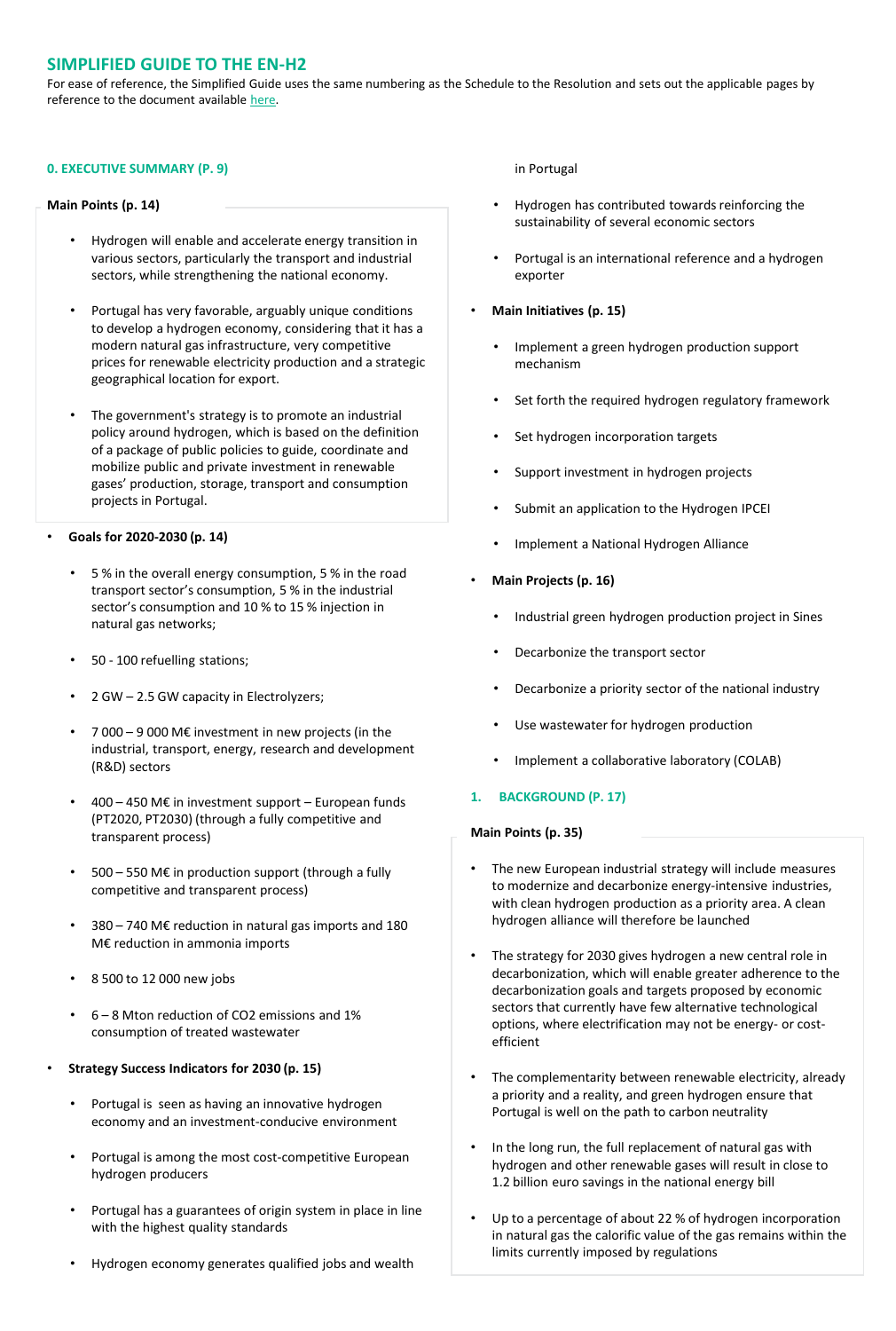### **1.1. European Background (p. 17)**

- 2030 Energy & Climate Package and Clean energy for all Europeans Package
- EU Green Deal
- "A new industrial strategy for Europe" (COM/2020/102, 10 March 2020)
- "Clean hydrogen alliance" (8 July 2020, with Portugal's participation)
- "Hydrogen strategy for a climate-neutral Europe" (COM/2020/201, 8 July 2020)
- "EU Strategy for Energy System Integration" (COM/2020/299, 8 July 2020)

# **1.2. National Background (p. 19)**

- RNC2050 and PNEC2030
- *Trabalho de análise e reflexão "O Hidrogénio no Sistema Energético Português: Desafios de Integração"* (paper on "Hydrogen in the Portuguese Energy System: Integration Challenges)
- *Estudo abrangente no âmbito do projeto "H2SE – Hidrogénio e Sustentabilidade Energética"* (Comprehensive study as part of the "H2SE – Hydrogen and Energy Sustainability" project)
- *Projeto "Avaliação do Potencial e Impacto do Hidrogénio como Valor Energético – Potencial Tecnológico Nacional"*  ("Assessment of Hydrogen's Potential and Impact as an Energy Value – National Technological Potential" project)
- *"Integração do Hidrogénio nas cadeias de valor- Sistemas energéticos integrados, mais limpos e eficientes"* ("Integration of hydrogen in value chains – Integrated, cleaner and more efficient energy systems")
- *"Roteiro e Plano de Ação para o Hidrogénio em Portugal"*  ("Roadmap and Action Plan for Hydrogen in Portugal")
- EU SEAFUEL Project Sustainable integration of renewable fuels in local transportation
- National Energy Sector (p. 20)
	- Energy Bill (p. 20)

Portugal does not mine nor produce coal, crude oil or natural gas, which has steadily deteriorated the country's trade balance.

The country's stake on hydrogen owes to its potential to replace the consumption of natural gas and petroleum products more easily, thereby accelerating the reduction of energy dependency and of the energy bill.

• Energy Consumption (p. 21)

The evolution of energy consumption in Portugal shows the potential for decarbonization of a strategy based on renewable energies but also highlights its limitations in certain sectors and consumptions where it is not costefficient or technically viable.

Hydrogen can accelerate the fossil for renewable replacement trajectory.

• Main indicators (p. 23)

With hydrogen, as a viable option to decarbonize energy consumption in Transport, Heating and Cooling and Electricity, Portugal can remain one of the leading EU countries in renewables.

• Electricity Sector (p. 25)

Given the characteristics of hydrogen, in particular the complementarity it creates between the gas and electricity systems (sector coupling) and its potential to store energy, hydrogen will be electricity's preferred ally to ensure the energy transition and decarbonization of the economy.

• Natural Gas Sector (p. 27)

The existing natural gas infrastructure will play a key role in the introduction, distribution and consumption of hydrogen and will allow achieving higher levels of incorporation of renewable energy sources in final consumption.

This use will prevent stranded assets and take advantage of existing infrastructure, prolonging its useful life.

The fact that the gas transmission grid operator and the electricity transmission grid operator are one and the same, and the gas and electricity sectors share the same regulator, will streamline the gradual integration of the gas and electricity systems (sector coupling), with a more favorable regulatory and sectoral context for the introduction of hydrogen.

# **1.3. Characterization of Resources (p. 31)**

- Due to its climate, location and geography, Portugal has an enormous potential in terms of natural resources, in particular for energy production, such as sun, wind, water and biomass.
- The use of wastewater, whose reuse is currently negligible, represents an opportunity to promote synergies between the energy sector and the water sector, boosting hydrogen production on a local scale with territorial dissemination that allows widespread access to this new form of energy.

# **2. PORTUGAL'S VISION FOR HYDROGEN (P. 35)**

# **Main Points (pp. 71 and 72)**

- Hydrogen, in addition to other energy carriers, will play a key role in the decarbonization of the economy, particularly in sectors that currently have few technological options in the short to medium term - industry, transport, energy
- A framework of public policies and actions in connection with legislation and regulations, promotion of R&D+I and support for projects and new technologies that promote hydrogen will be adopted in the short term
- Ambitious but realistic targets and goals are set for the incorporation of hydrogen in the various economic sectors to promote and boost the production and consumption of hydrogen in the various economic sectors, driving a true hydrogen economy in Portugal
- The implementation of a large scale industrial green hydrogen production anchor project in Sines with a capacity of 1 GW in 2030 will be fundamental to create a hydrogen economy in Portugal that will leverage the competitiveness of solar energy and the strategic location and conditions existing in Sines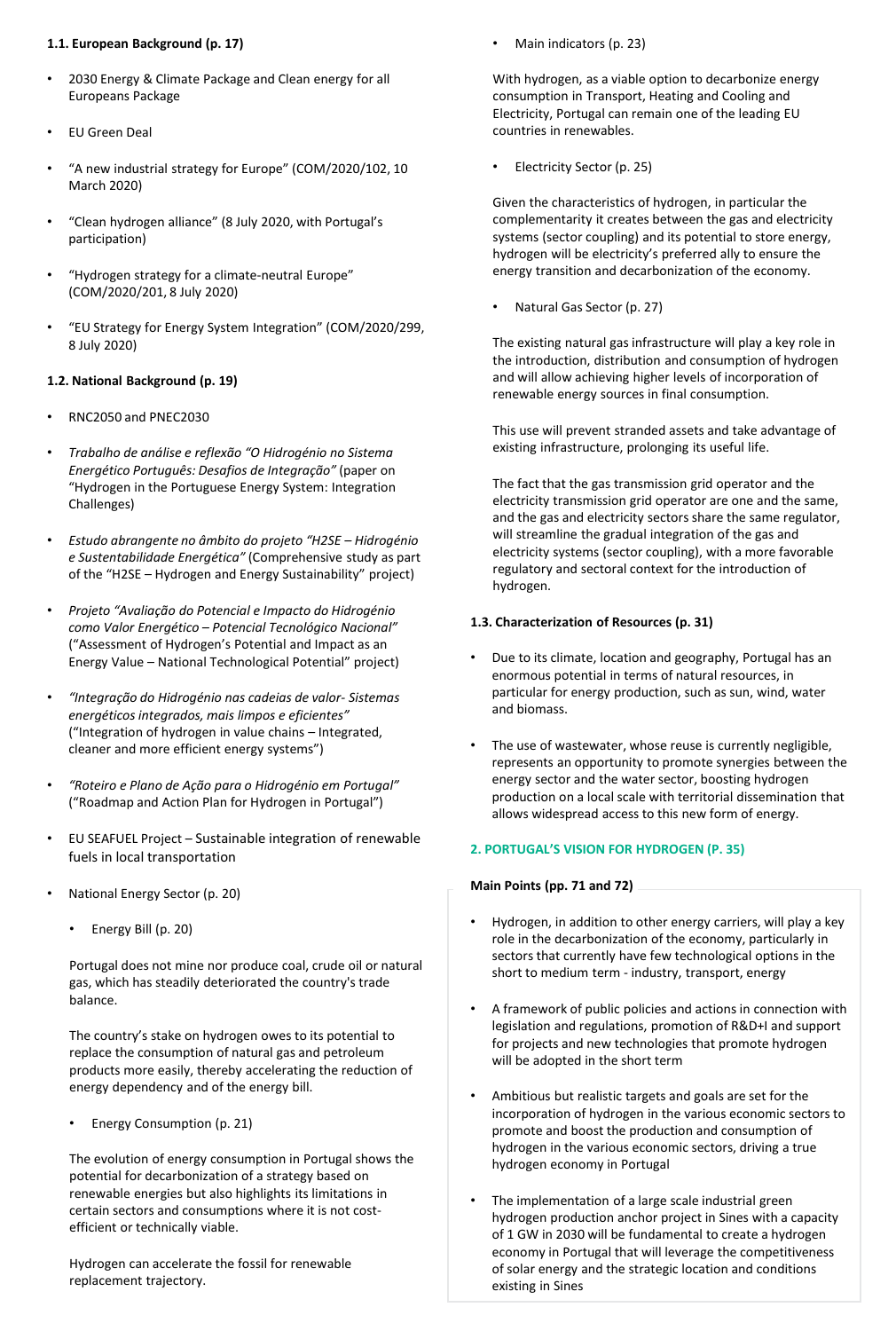### **2.1. Opportunities for the Country (p. 39)**

• Decarbonization of the economy (p. 40)

Hydrogen has the potential to be a vector of decarbonization across various economic sectors, with greater impact on industry and transport, positioning itself as a cost-effective solution in the medium term.

The decarbonization of transport and mobility will set the stage for the decarbonization of cities.

As with wastewater reuse, urban solid and food waste could become valuable assets to the production of hydrogen.

• **V**iabilization of assets (p. 42)

Natural gas will play a key role and it is one of the vectors of energy transition. If hydrogen production and consumption is to increase and contribute towards the decarbonization of the natural gas sector there is an opportunity to enable the existing natural gas infrastructure and to maintain gas capacity in the electricity production system.

Reinforced renewable energy sources and increased system resilience (p. 43)

Hydrogen will play an important role in allowing greater incorporation and valuation of renewable electricity, actively contributing to the management of the system and to increase the economic value of renewable production.

Hydrogen has the potential to improve the economics of investments in renewable projects, increase security of supply and serve as long-term and seasonal storage, supplying renewable energy to the grid in times of higher demand.

Hydrogen will be eligible, along with batteries and other forms of storage, for capacity and availability remuneration mechanisms in the electricity sector, to be planned and available at an auction to be held in 2020, which will include storage with remuneration for installed capacity.

Reinforcement of the renewable energy exporter potential (p. 43)

Hydrogen production affords Portugal the opportunity to become increasingly a renewable energy exporter. Exports will (i) be shipped from the port of Sines and (ii) transported onshore through pipelines connecting the Iberian Peninsula to the rest of Europe (EN-H2 mentions the opportunity to resubmit the project for the 3rd natural gas interconnection between Portugal and Spain), or by road and railway.

• Boosting industrialization (p. 44)

The national industry will be able to take advantage of the new emerging hydrogen economy. There are parallels between a new hydrogen industrial cluster and the national wind cluster set up between 2005 and 2008.

Various synergies in the national industry could leverage the new hydrogen economy – transport, chemical industry, shipbuilding and port industry, railway and other industries.

• Boosting research, innovation and development (p. 45)

The development of a hydrogen economy will advance national research and innovation (R&I), and a multi-year R&D&I investment framework will be stimulated across the hydrogen value chain.

• (Green) jobs, professional training and retraining (p. 47)

The adoption of ambitious policies in connection with energy transition and decarbonization directly bring about economic growth and job creation. There will be a focus on retooling and retraining those most affected by the transition to a low carbon economy. A Strategic Energy Transition Training Plan (to be developed) will be central to the proposed actions.

• Reinforced international cooperation (p. 49)

Strengthening international cooperation will be important to create a global hydrogen market and build strategic partnerships to develop and streamline global actions on green hydrogen. Contacts with potential European partner countries, such as the Netherlands, among others, are intended to stimulate important investments. It is also relevant to focus on cooperation outside the European area, such as with Japan and Canada.

### **2.2. Hydrogen Value Chain (p. 50)**

- The hydrogen value chain includes, in practice, three phases that comprise hydrogen production - centralized production and decentralized production, storage, distribution and supply, and end-use.
- The current characteristics of the national energy sector entailed the selection of certain strategic configurations for the hydrogen value chain, including: (i) Power-to-Gas (P2G) (p. 51), (ii) Power-to-Mobility (P2M) (p. 52), (iii) Power-to-Industry (P2I) (p. 53), (iv) Power-to-Synfuel (P2FUEL) (p. 53) and Power-to-Power (p. 54).

## **2.3. Policies and Actions (p. 55)**

- Actions are proposed to be implemented in three stages in order to ensure optimal implementation of the EN-H2.
- The policies and actions are listed in the EN-H2 (ref. Tables on pp. 57 to 62), including a reference to the implementation period and the three stages of implementation, organized in accordance with the following eight topics: (i) Hydrogen Production (p. 56), (ii) Storage, Transport and Distribution (p. 57), (iii) Decarbonization of the Transport Sector (p. 58), (iv) Decarbonization of the Industrial Sector (p. 59), (v) Decarbonization of electricity and heat generation (p. 60), (vi) Synfuel and other uses (p. 60), (vii) Employment, professional training and retraining (p. 61) and (viii) Cross-cutting actions (p. 61).
- Measures include legislative and regulatory acts, promotion of R&D+I research, support to projects and adoption of new technologies by the market. Applicable funding sources and the entities involved in each of the above eight topics are also set out.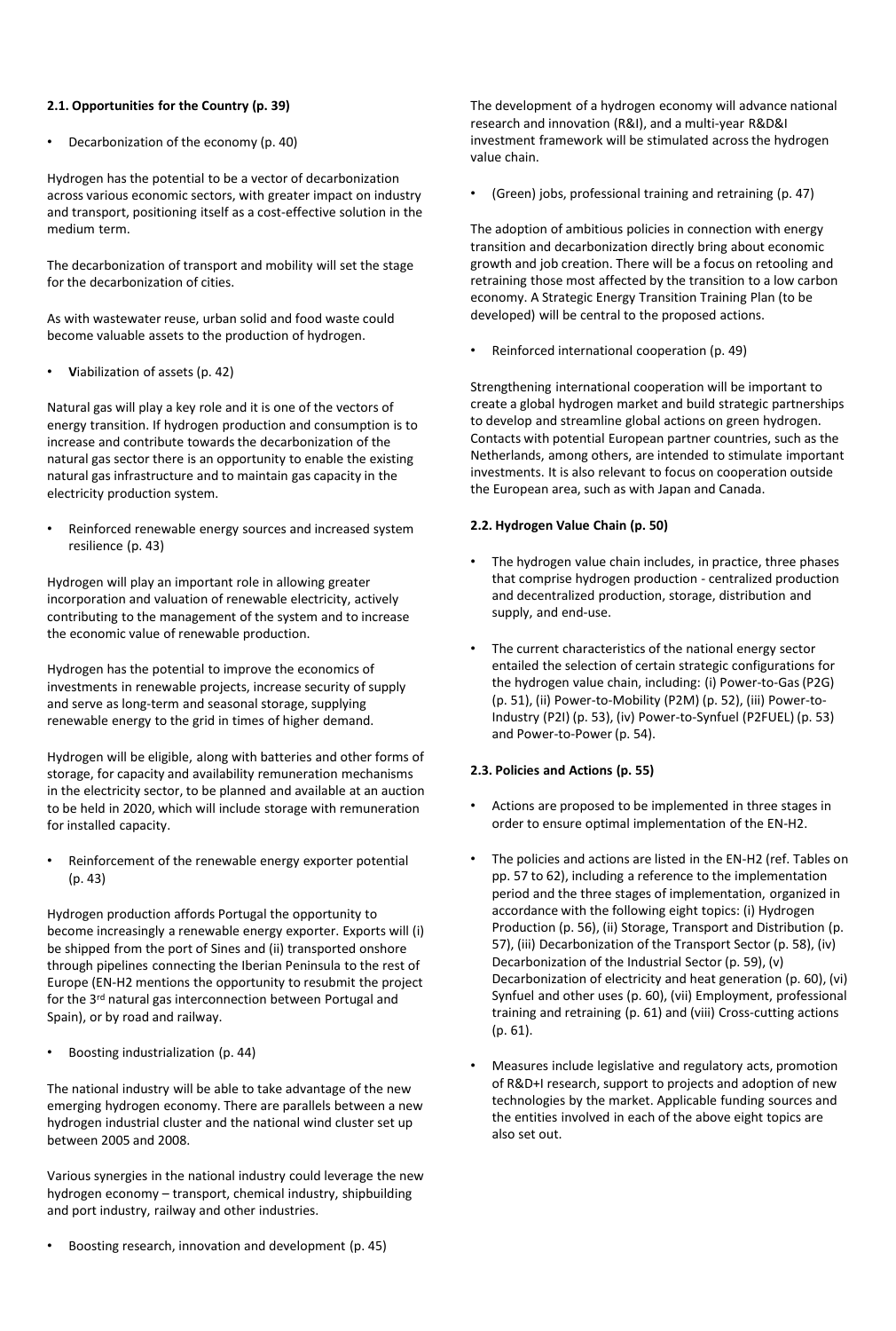### **2.4. National Targets and Goals (p. 62)**

Sets out the targets for the 2021-2030 period and indicative trajectories for the 2031-2050 period for volume of hydrogen incorporation in the various sectors, as well as for the installed capacity of hydrogen production, transport sector, among others, are set out (Table 10, p. 63).

### **2.5. Industrial Project in Sines (p. 63)**

• Concept (p. 63)

According to the EN-H2, the implementation of a large scale industrial green hydrogen production anchor project is key to creating a hydrogen economy in Portugal. The project for the installation of an industrial unit in Sines for the production of green hydrogen is intended to have a total capacity in electrolyzers of at least 1 GW by 2030 and be powered by electricity from renewable sources, namely solar and wind.

• Implementation (p. 66)

The project is designed and structured to be implemented by a consortium of Portuguese-based and Dutch-based undertakings, although the participation of undertakings from other Member States has not been ruled out.

The project is designed to cover four major areas of interest in the value chain, namely: (i) dedicated renewable electricity production, (ii) hydrogen production, (iii) associated infrastructure for transport, distribution and storage, (iv) export by sea. The following areas of interest are also considered to be very relevant for the project's success: (i) domestic market, (ii) production of the electrolyzers and (iii) collaborative laboratory.

• Industrial Cluster (p. 67)

According to the EN-H2, the project is above all a major industrial project that includes the installation of an electrolyzer manufacturing plant in the national territory.

• Strategic partnership with the Netherlands (p. 67)

According to the EN-H2, a strategic partnership with the Netherlands is key to the implementation and part of the success of the Sines project. There is also the potential for new strategic partnerships with other Member States, including Germany and Luxembourg.

• Funding (p. 68)

The policy addresses the particular relevance of the European Commission's IPCEI initiative in this context, which covers the hydrogen value chain. It also highlights the participation in projects in the hydrogen sector under Order 6403-A/2020, of 17 June 2020, in the context of participation in the future IPCEI Hydrogen. As regards the IPCEI application, according to the EN-H2 the goal is to have a decision by the end of 2020. The EIB will also play a significant role in connection with funding.

• Hydrogen Collaborative Laboratory (p. 69)

A new CoLab will be associated to the project, whose main goal will be R&D regarding the main relevant components of the hydrogen's value chain.

• Follow-up Structure (p. 70)

A dedicated structure is proposed to follow up on the project, set up for such purpose and including representatives of several areas of government – Energy, Economy, Infrastructure, Foreign Affairs, Planning and Science and Technology.

### **2.6. Monitoring and Follow-up (p. 70)**

- The EN-H2 sets out several monitoring Indicators to follow up on the implementation of the actions contemplated in the EN-H2 (listed in Table 12) (pp. 70 and 71)
- The EN-H2 further sets a review and monitoring schedule for its regular assessment and review (ref. Table 13) (p. 71), between June 2022 and June 2030.

## **3. ENERGY SCENARIOS (P. 72)**

### **Main Points (p. 75)**

- The results of this modeling exercise are an important contribution to support the definition of the targets and goals contained in this strategy
- Production-side, the different scenarios presented show that major investments will target the installed capacity of hydrogen production through electrolysis
- Consumption-side, the different scenarios presented show that major investments will target mobility and the ensuing requirement for a hydrogen supply infrastructure
- In the studies to support EN-H2, the national energy model JANUS developed by DGEG for the PNEC preparatory work was used, which is a bottom-up model implemented on the LEAP platform (p. 72)
- Additional characteristics regarding the 2030 PNEC were also included, regarding energy demand (p. 72) and energy transformation (p. 73)
- The quantitative results of the 3 scenarios of introduction of hydrogen in the national economy are shown in Figures 29 to 31 (pp. 74 and 75)

## **4. FUNDING AND SUPPORT MECHANISMS (P. 76)**

### **Main Points (pp. 86 and 87)**

- In order to boost a hydrogen market in Portugal, and in line with the rules for state aid, several support mechanisms will be designed and implemented - tariff, production, market, taxation - that encourage new investments based on all the advantages that green hydrogen affords the national economy and the energy system
- An amount of approximately 40M euros is foreseen for 2020 to support renewable energy production and distribution projects, which will include hydrogen-based projects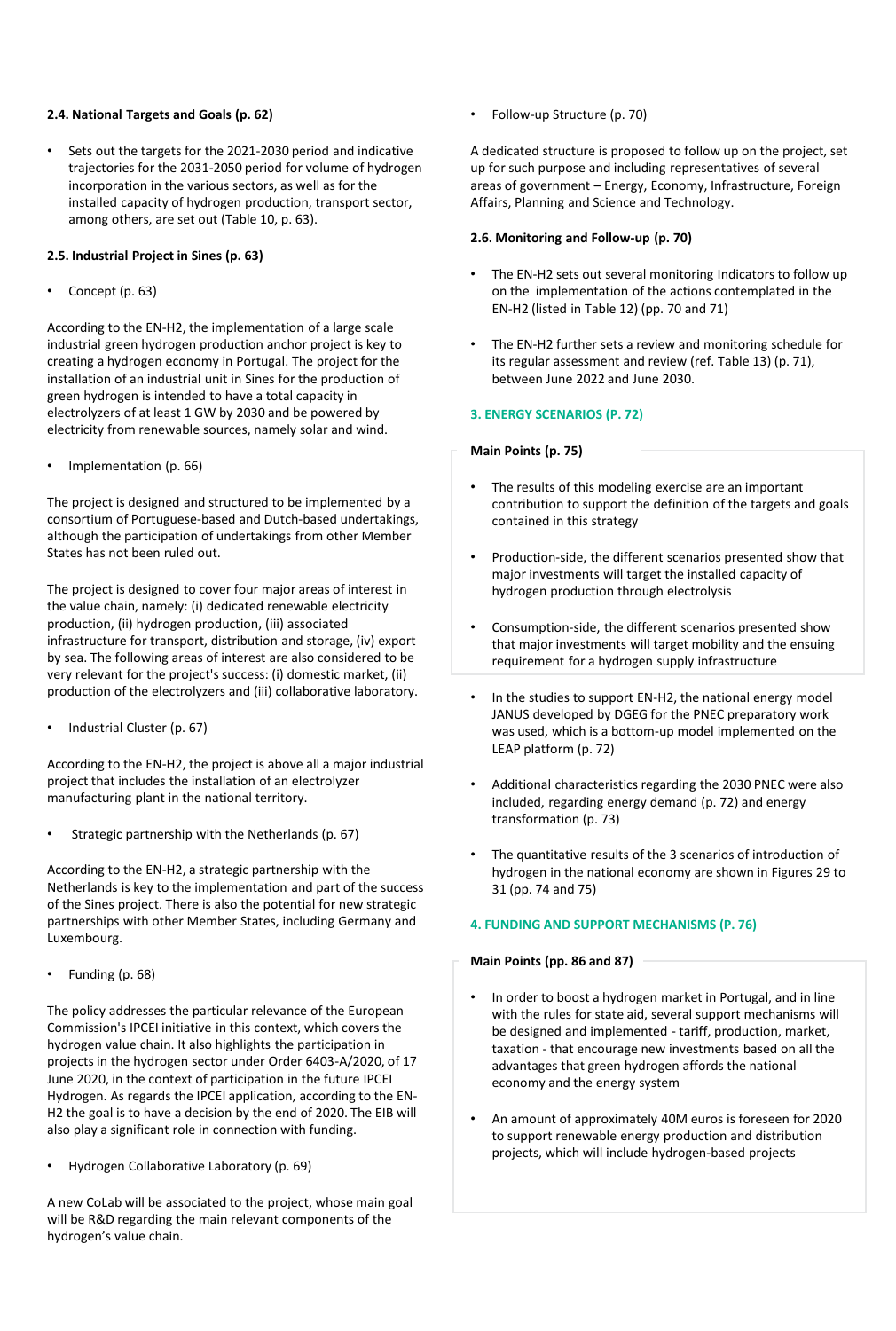### **4.1. Funding (p. 76)**

- According to the EN-H2, supporting investment in such new projects will allow leveraging on the many significant European funds provided for such purpose.
- The policy mentions the long-term EU Budget in this context, amounting to a total 1 074,3 billion euros for the 2021-2027 period and the EU Next Generation, amounting to a total 750 billion euros.
- Domestic Instruments (p. 78)

As for domestic funding instruments with a potential to support hydrogen projects, we highlight the following:

- *(i) Programa Operacional Sustentabilidade e Eficiência no Uso de Recursos* (Operational Program for Sustainability and Efficiency in the Use of Resources) (Please visit: https://poseur.portugal2020.pt/) (p. 78)
- (ii) Portugal 2030 (p. 78)
- *(iii) Fundo Ambiental* (Environmental Fund) (p. 79)
- *(iv) Fundo de Apoio à Inovação* (Innovation Support Fund) (Please visit: <https://www.fai.pt/>)(p. 79)
- *(v) Plano de Promoção de Eficiência no Consumo* (Plan to Promote Consumption Efficiency) (p. 79)
- (vi) Banco Português de Fomento (p. 79) and
- *(vii) Fundo Azul* (Blue Fund) (p. 80)
- European Instruments (p. 80)

There are several European instruments, some still being negotiated:

- *(i) InvestEU* (Please visit: [https://europa.eu/investeu/home\\_pt\)](https://europa.eu/investeu/home_pt) (p. 80)
- (ii) Recovery and Resilience Facility (p. 80)
- (iii) Just Transition Mechanism (p. 81)
- (iv) Recovery Assistance for Cohesion and the Territories of Europe (p. 81)
- (v) Horizon Europa (Please visit: [https://ec.europa.eu/info/horizon-europe-next-research](https://ec.europa.eu/info/horizon-europe-next-research-and-innovation-framework-programme_en)and-innovation-framework-programme\_en) (p. 82)
- (vi) Connecting Europe Facility (Please visit: <https://ec.europa.eu/inea/en/connecting-europe-facility>) (p. 82)
- (vii) Innovation Fund (Please visit: [https://ec.europa.eu/clima/policies/innovation-fund\\_en \)](https://ec.europa.eu/clima/policies/innovation-fund_en) (p. 82)
- ucts/energy-demo-projects.htm) (p. 83)  $\frac{1}{2}$  and  $\frac{1}{2}$  are  $\frac{1}{2}$  and  $\frac{1}{2}$  are  $\frac{1}{2}$ (viii) InnovFin Energy Demo Projects (Please visit: [https://www.eib.org/en/products/blending/innovfin/prod](https://www.eib.org/en/products/blending/innovfin/products/energy-demo-projects.htm)

*(ix) EEA Grants 2014/2021* – Blue Growth, Innovation and SMEs (p. 83)

and naturally the European Investment Bank as the European Climate Bank (p. 83),. The European Investment Bank is also the majority shareholder of the European Fund for Strategic Investments, which funds investments in SMEs.

#### **4.2. Support Mechanisms (p. 83)**

In addition to financing mechanisms, the EN-H2 provides for other support mechanisms, which will be assessed and discussed in greater detail during 2020 and are set out below.

- Main Mechanisms (p. 83)
	- The main support mechanisms to be adopted include (i) Differentiated Tariff Treatment (p. 83), (ii) Production Support (p.84), (iii) Participation in the System Services Market (p. 86), and (iv) Taxation (p. 86)
- Other mechanisms (p. 86)
	- Other mechanisms include the Guarantees of Origin (p. 86). Note that Decree-Law 60/2020 was published on 17 August 2020, which establishes a mechanism for the issuance of guarantees of origin for low carbon gases and renewable gases.

### **5. INVOLVEMENT AND CONSULTATION PROCESS (p. 87)**

- The EN-H2 public consultation process was conducted over 45 days, between 22 May and 6 July 2020.
- The involvement and consultation process also included six discussion sessions with different sectors' and areas of activity's stakeholders, notably Innovation and Development (2 sessions), Industry and Transport, Energy and Training, Qualification and Employment.

# **CONTACTS**

**Ana Luís de Sousa als@vda.pt**

**Vanda Cascão vc@vda.pt**